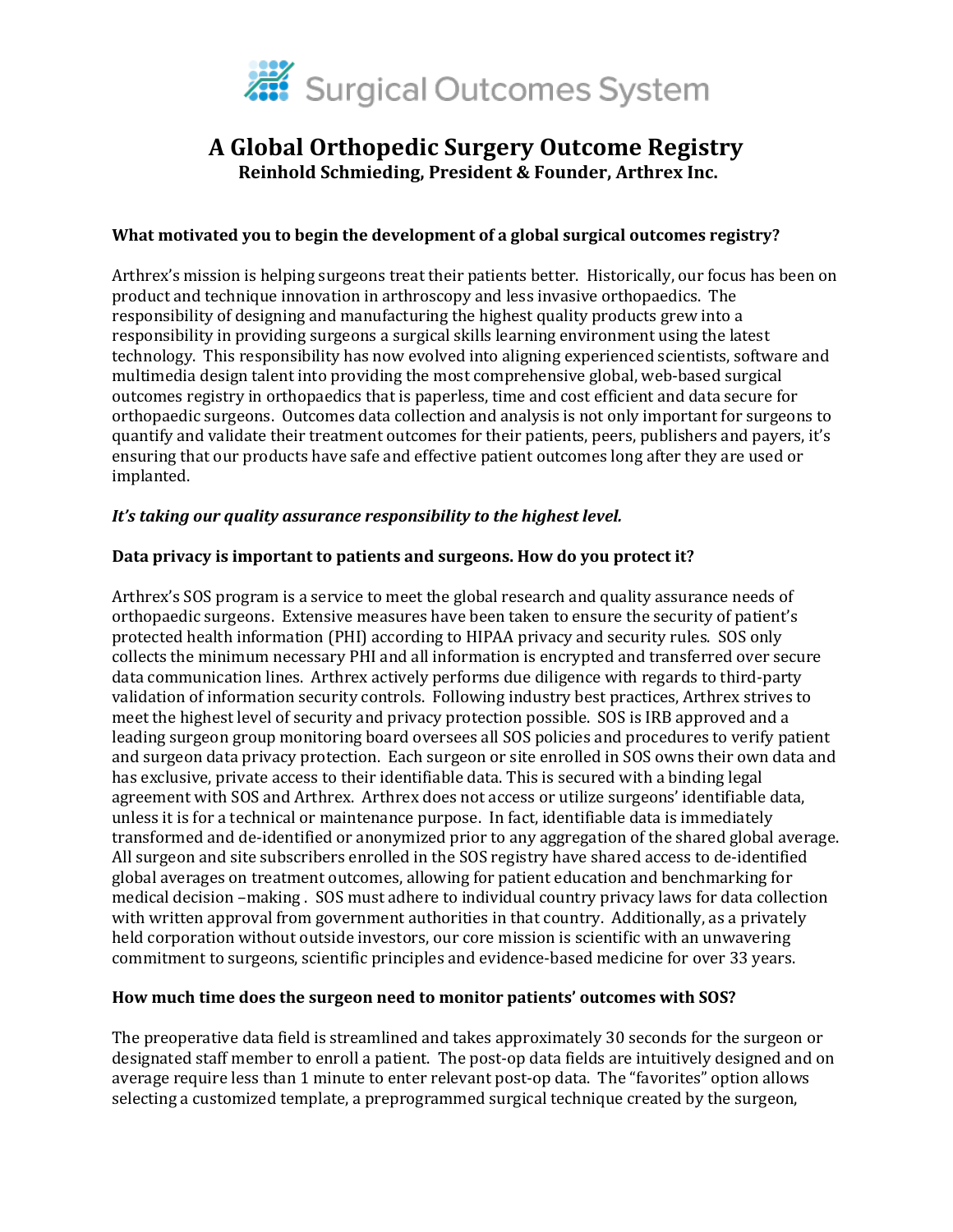

which takes seconds to enter the post op data field. That's it. The SOS system automatically contacts the patient via email at predetermined intervals with relevant surveys that can be viewed on any device including smartphone, tablet or PC coming from their surgeon. Data is tabulated in real time and allows continuous, up-to-date monitoring of a patient's post-op results and well-being up to 2 years to 15 years post op for total joint arthroplasty.

#### **What patient compliance pearls are recommended with SOS?**

It's important that the surgeon explain to the patient that SOS allows them to monitor their postoperative progress and well-being. It's in the patient's best interest that their surgeon is monitoring their postoperative progress. Being educated that SOS is an integral part of their post op recovery, no matter where they live or how often they visit their surgeon after treatment, is reassuring and comforting for patients and motivates them to complete surveys on time. SOS automatically contacts patients with a follow-up email if they are late in responding to surveys and flags the surgeon or staff member to contact them should they become non-compliant. A phone call at that time is usually enough to achieve compliancy. SOS provides another opportunity for the patient to stay connected with their surgeon throughout the entire treatment and rehab period. With proper patient communication and a single staff member monitoring compliance, sites can achieve a higher patient compliance.

# **How does SOS help surgeons market their practice?**

Many surgeons lose patients through second or third opinions from other surgeons. How powerful is presenting real time patient outcomes data on surgical options during treatment discussions? Just a few clicks on SOS compares one treatment option over another, such as ACL reconstruction with autograft or allograft. Real time outcome data from thousands of other patients in the global average comparing one treatment option versus another or against the surgeon's own outcomes, if desired, can make the difference in building evidence-based confidence in patients to move forward without second or third opinions that don't have access to real time outcome data. With the shift in healthcare to bundled payments, those providers who have evidence-based data to prove performance will be ahead of the curve. It is in the best interest of the physician to begin tracking their patient outcomes now.

# **How can outcomes be compared with the de-identified data?**

The global de-identified data is fully accessible to all SOS subscribers. Arthrex will provide a comparative analysis study service in which SOS surgeons can request a comprehensive comparison of one technique variable from another from the global data. SOS scientists will create a customized study report within 24 hours at a cost of \$25 upon request as a comparative analysis research service.

#### **Is EMR integration complexity, time, significant cost and PHI exposure really necessary? Why is a surgical device company better than a software company as a partner?**

SOS is a service for surgeons that evolves rapidly and is enhanced daily by an internal web development and research team who are nimble, innovative and can respond to a question or system enhancement promptly. When subscribers have a question on functionality of SOS, they are speaking with the SOS research and technical staff members or their local field support.